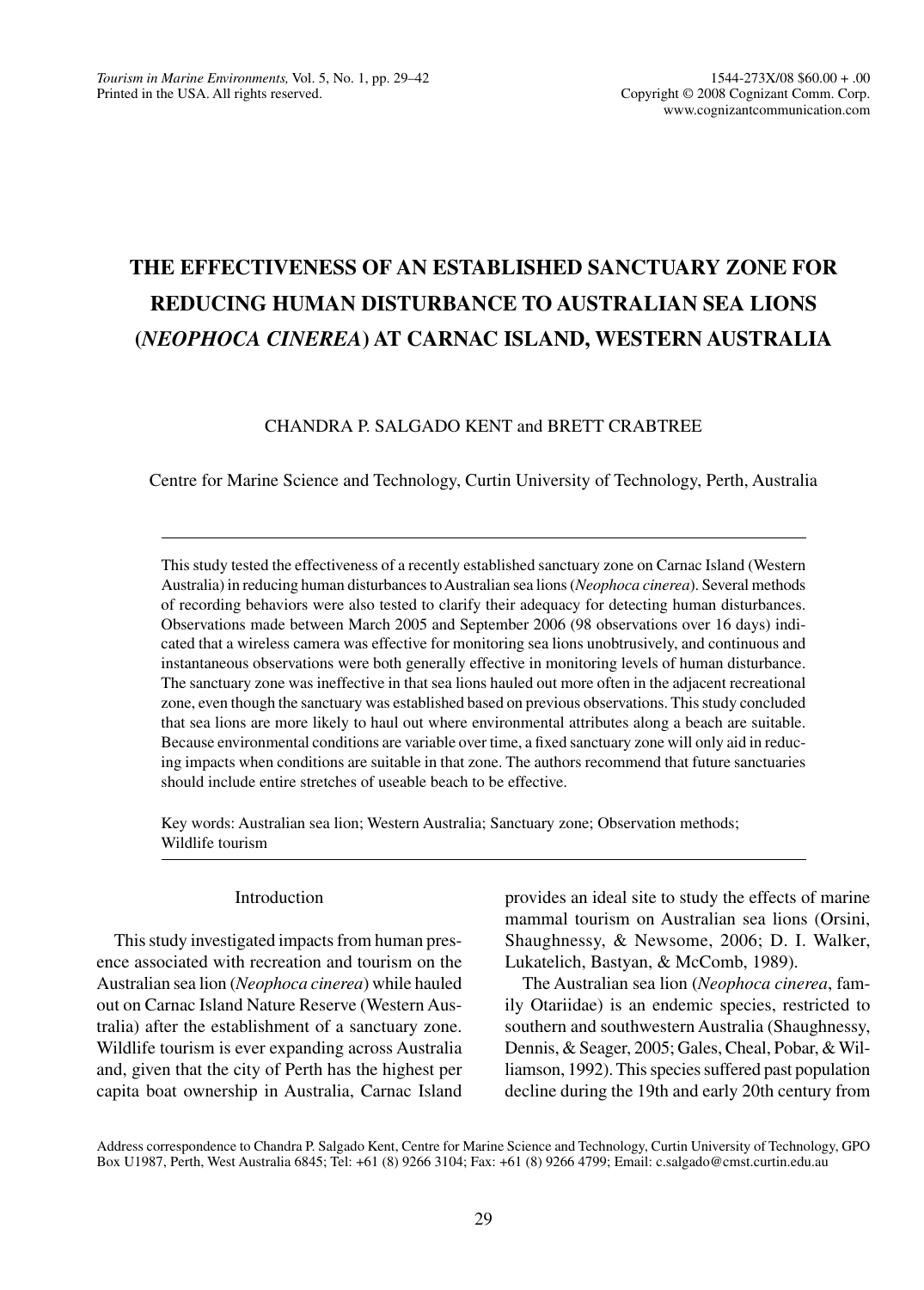commercial harvesting (for meat and leather), from which it has not been able to fully recover (Gales, Haberley, & Collins, 2000; Ling, 1999; Shaughnessy, 1999). According to G. Walker and Ling (1981), the range of the Australian sea lion distribution in the past extended from the Abrolhos Islands (28°S, 114°E) right around to the east coast of Australia at Queenscliff (38° 17′S, 144° 42′E) in Victoria (Fig. 1). The current range extends from the Abrolhos islands to just east of Kangaroo Island (35° 47′S, 138° 17′E) (Ling & Walker, 1978). Since protection in 1892 (Gales et al., 2000), colonies of fur seals have been recovering successfully (from 7,100 animals in 1990 in Western Australia to 15,100 in 2000) (Gales et al. 2000), but there is no evidence for a similar increase of Australian sea lions (total population estimated at 9,300–11,700 animals in 2005) (Department of Conservation and Land Management [CALM], 2004; Shaughnessy et al., 2005; Gales et al., 2000;), and in fact it is not known whether the population may in fact be declining. Because of its small population size and endemicity the species was listed as rare by the Seal Specialist Group of the Species Survival Commission in 1993 (Shaughnessy et al., 2005), and because of the small breeding population has been suggested to be highly vulnerable to local extinctions (Orsini, 2004), and in fact is listed as "vulnerable" under the Commonwealth's Environment & Biodiversity Protection Act (Department of the Environment, Water, Heritage and the Arts, 2008).

 Current pressures that affect the Australian sea lion and many other pinniped species are generally from



*Figure 1.* Approximate past and present distribution of the Australian sea lion (A) (DEC, 2004; modified from Ling & Walker, 1978); and study area, showing the sanctuary and recreational zones (B) (adapted from the Carnac Island Management Plan; CCWA & CALM, 2003). SN: Sanctuary north zone, SB: Sanctuary boundary zone, RB: Recreational boundary zone, RS: Recreational south zone.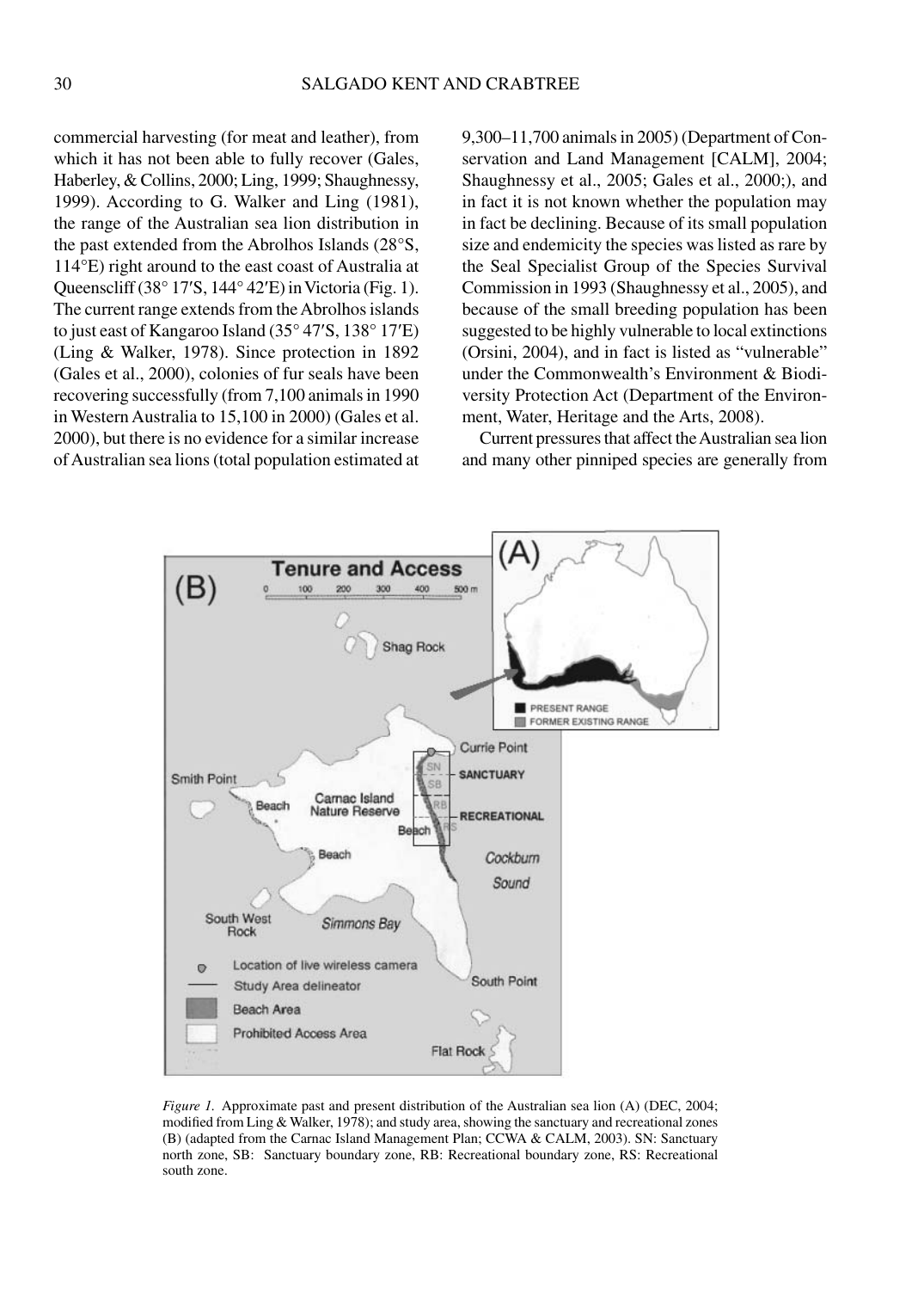indirect factors, which are often associated with industries such as fisheries and tourism (Kirkwood et al., 2003). Although today's fisheries do not directly target seals or sea lions, impacts occur as a consequence of poor fishing practices that result in bycatch, entanglement of waste from boats such as synthetic material, nets, and lost fishing gear (Page et al., 2004). Other indirect effects apart form tourism include depletion of sea lions' natural diet such as fish and crustaceans, or impacts causing an alteration in their natural behavior (relying on food from trawling nets to feed), and impacts caused by low flying aircrafts over breeding and haul-out sites (Shaughnessy, 1999). Observed responses to this type of disturbance include animals fleeing to the sea, which could cause trouble during the breeding season as mothers may not be able to relocate their pups (Shaugnessy, 1999). Also instances of sea lion pups drowning in lobster pots (Gales et al., 1992), boat-caused injuries and deaths (Orsini, 2004), and in more extreme cases instances of spearing or shooting (CALM, 1992) have been documented. Only recently have impacts from underwater man-made noise been included in studies on impacts to marine mammals (Salgado Kent & McCauley, 2006).

 With respect to ecotourism, the industry has increased rapidly in recent years (Kirkwood et al., 2003). Tourism can be seen as both beneficial and detrimental. Beneficial effects occur from creating greater public awareness and instilling a public desire to conserve (Gales, Hindell, & Kirkwood, 2003). However, tourism can be detrimental as it can degrade the ecological value of a site and may cause the wildlife to move away from a site or decrease in number (Gales et al., 2003). Tourists feeding animals, for example, disrupts natural behavior of sea lions. When tourists feed animals they feel they are communicating with nature (Orams, 2002). Orams, (2002) found that feeding marine mammals on the West Coast of the US could lead to animals becoming dependent upon being fed and has in fact resulted in numerous pinniped attacks on humans. With more specific relevance to the Australian sea lion, CALM (1992) reported that scuba divers were hand feeding sea lions on Seal Island (Western Australia) to encourage them into the water. Beach visitors on the Island were also feeding animals in order to interact with the sea lions (CALM, 1992).

 Pinniped tourism is also usually associated with large numbers of tourists visiting sea lion (or seal)

haul-out sites (Cassini, 2001). The most popular site in Australia for pinniped tourism is at Seal Bay on Kangaroo Island, where visitation has increased from 20,000 tourists per annum in the 1970s to over 100,000 per annum in the late 1990s (Gales et al., 2003). Because accessibility to viewing sites is a major factor for successful pinniped tourism, the most common tourist destinations are those with close proximity to human population centers. CALM (1992), Orsini (2004), and Orsini et al. (2006) found this was the case at islands around Perth (Western Australia), where, for example, approximately 70,000 people visiting Penguin Island. The island is only 12.5 ha in size and experiences 3,500 people on the island on the busiest days (CALM, 1992). Orsini et al. (2006) also found high visitation occurring on Carnac Island (Fig. 1), which has an area of 19 ha. For such a small area Carnac Island receives approximately 13,000 visitors on land per year and 20,000–30,000 in the eastern bay (Orsini, 2004; Orsini et al., 2006).

 Many preferred sea lion haul-out sites tend to be located at beaches on offshore islands, which is often due to the absence of human impacts and terrestrial predators (Stevens & Boness, 2003). Tourism, however, often targets pinniped haulout sites (shore areas—beaches, rocky shores—that sea lions use consistently throughout the year to come to shore), and consequently there is increasing competition for space between tourists and sea lions. Seal Island (in the Shoalwater Island chain, Western Australia), for example, may have from 2 to 35 animals including adult and subadult males (CALM, 1992). The island is less than 3 ha in size and therefore has very limited beach area (~40 m in length). Before closing public access to the island, CALM (1992) recorded high numbers of people and sea lions using the beach simultaneously (e.g., up to 60 people and 16 boats on the beach area with 22 sea lions at one time) (CALM, 1992). The seriousness of the effect of tourism on sea lions resulted in closure of public access to Seal Island (CALM, 1992).

 Similar disturbance to sea lions from human visitation has been confirmed at Carnac Island (Orsini, 2004; Orsini et al., 2006). Carnac Island has a limited beachfront area, hence large numbers of boats and human visitors have the potential to cause competition for space. This potential became evident when sea lions were observed to leave the beach or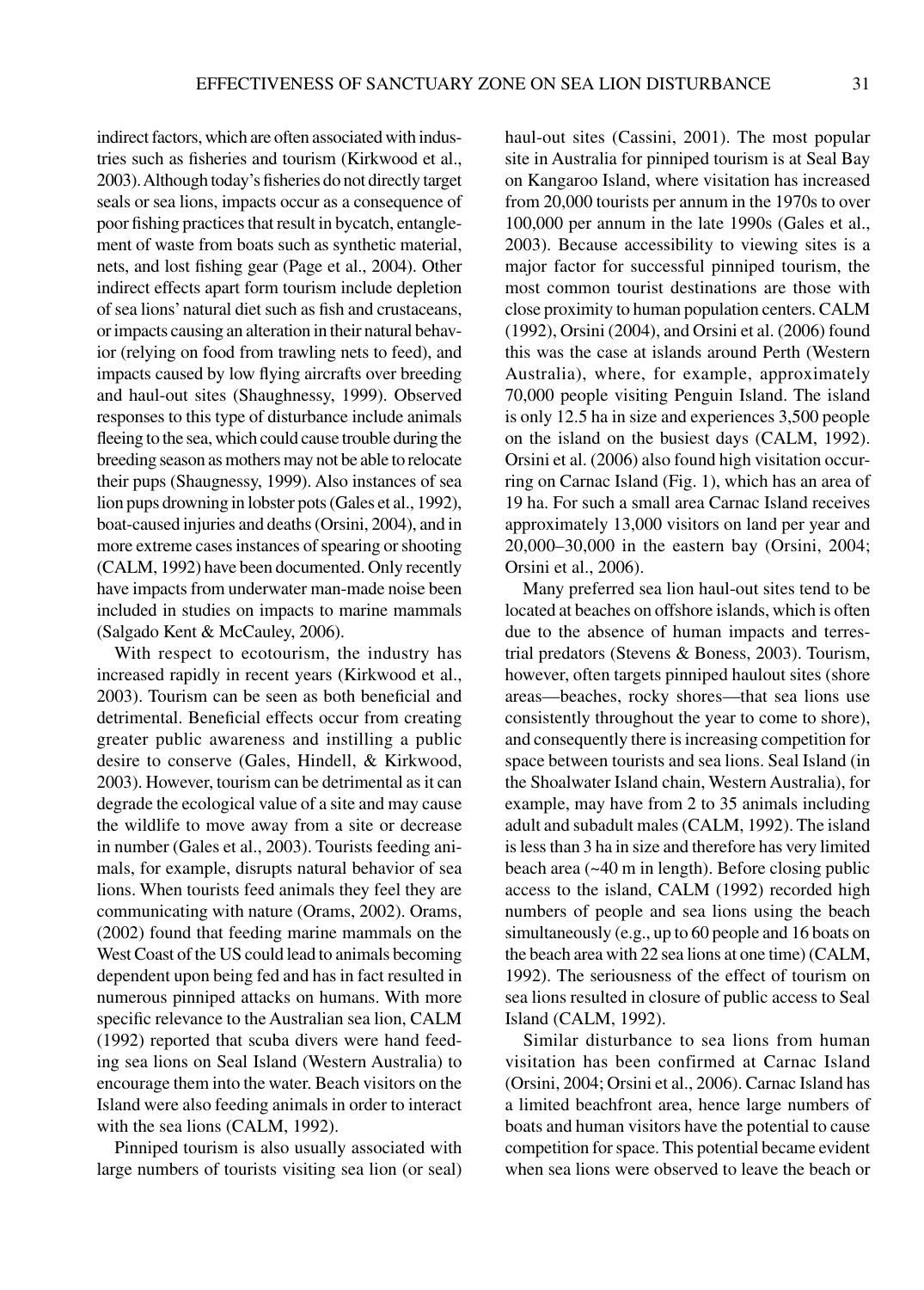reduce their time spent hauling out when humans were close in proximity (Orsini, 2004; Orsini et al., 2006). Orsini (2004) suggested that in the longer term there could be a risk of sea lions abandoning the site altogether. As a result, a sanctuary zone was established by DEC (the Department of Environment and Conservation in Western Australia—formerly known as the Department of Conservation and Land Management or CALM) on the northern end of the beach, restricting human visitation to the southern end (the recreational zone).

 For informed management decisions regarding the protection of key haul-out sites, not only is an understanding of the ecology and behavior of sea lions important, but so is an understanding of the effectiveness of sanctuary zones. This study aimed at testing the effectiveness of the sanctuary zone established on Carnac Island. Specifically, it aims to address the following question: Is the establishment of the sanctuary zone resulting in significantly decreased human disturbance to sea lions at Carnac Island? For the establishment of a sanctuary to be effective: firstly, human activity in the general area where the sanctuary zone is located must be high enough to be causing human disturbances to sea lions; secondly, the zone must be largely left undisturbed by human presence or activity; and thirdly, a significant proportion of sea lions must use the zone. Hence, we examined the effectiveness of the sanctuary zone by testing the following hypotheses:

- 1. There are fewer humans using the sanctuary zone established on Carnac Island than the recreational zone (regardless of time of day or month).
- 2. The number of sea lions is greater within the sanctuary zone than in the recreational zone (regardless of time of day or month).
- 3. Sea lion responses to human disturbance (measured by the number and duration of behavioral events associated with vigilance) are higher within the recreational zone than in the sanctuary zone during high human visitation periods, but are low inside the sanctuary zone regardless of human visitation period.
- 4. The time sea lions spend resting is less outside of the sanctuary zone during high human visitation periods than during low human visitation periods, but is low inside the sanctuary zone regardless of human visitation period.

To test these hypotheses, several methods for collecting data (on numbers and behaviors of sea lions) were tested and compared to identify the most useful for the purposes of this study. The first of these included a comparison of behavioral data based on continuous observations with those based on instantaneous observations. Continuous observations involve recording the duration of behaviors, while instantaneous observations result in a count of behavioral events, the number of times a behavior was instigated (Terhune & Brillant, 1995). Currently, there are no data to indicate that these two types of observations are interchangeably or whether one is more suited for recording human disturbance to sea lions than the other. The second set of methods tested included a comparison of data collected by in situ field observations with those made remotely using a wireless video camera, and a comparison. In situ field observations have the advantage of close proximity to the subjects under observation, but may cause artifacts to be introduced into the data, from the presence of the observer (Tershy, Breese, & Croll, 1997). Furthermore for studies on islands or remote areas, remote observations using a camera are more cost-effective for long-term studies, because they do not require travel to the site (by boat or car).

### The Study

## *General Methods*

*Study Site*. Carnac Island is one of six islands off the coastline around Perth (WA) where male Australian sea lions are known to haul out. The island (Fig. 1) is located 8 km southwest of Fremantle, and is an A class nature reserve (Abbot, Marchant, & Cranfield, 2000). The management purpose of the reserve is "the conservation of flora and fauna and recreation" by "ensuring that the passive recreation activities that are permitted on the island do not compromise the island's conservation purpose" (Conservation Commission of Western Australia and Department of Conservation and Land Management [CCWA & CALM], 2003). Carnac Island provides an ideal site to study Australian sea lions and possible effects from human interaction because of its close proximity to Perth (the largest city in Western Australia). Also, the recently established sanctuary zone created on the northern end of the beach (~120 m of beach), restricting human visitation to the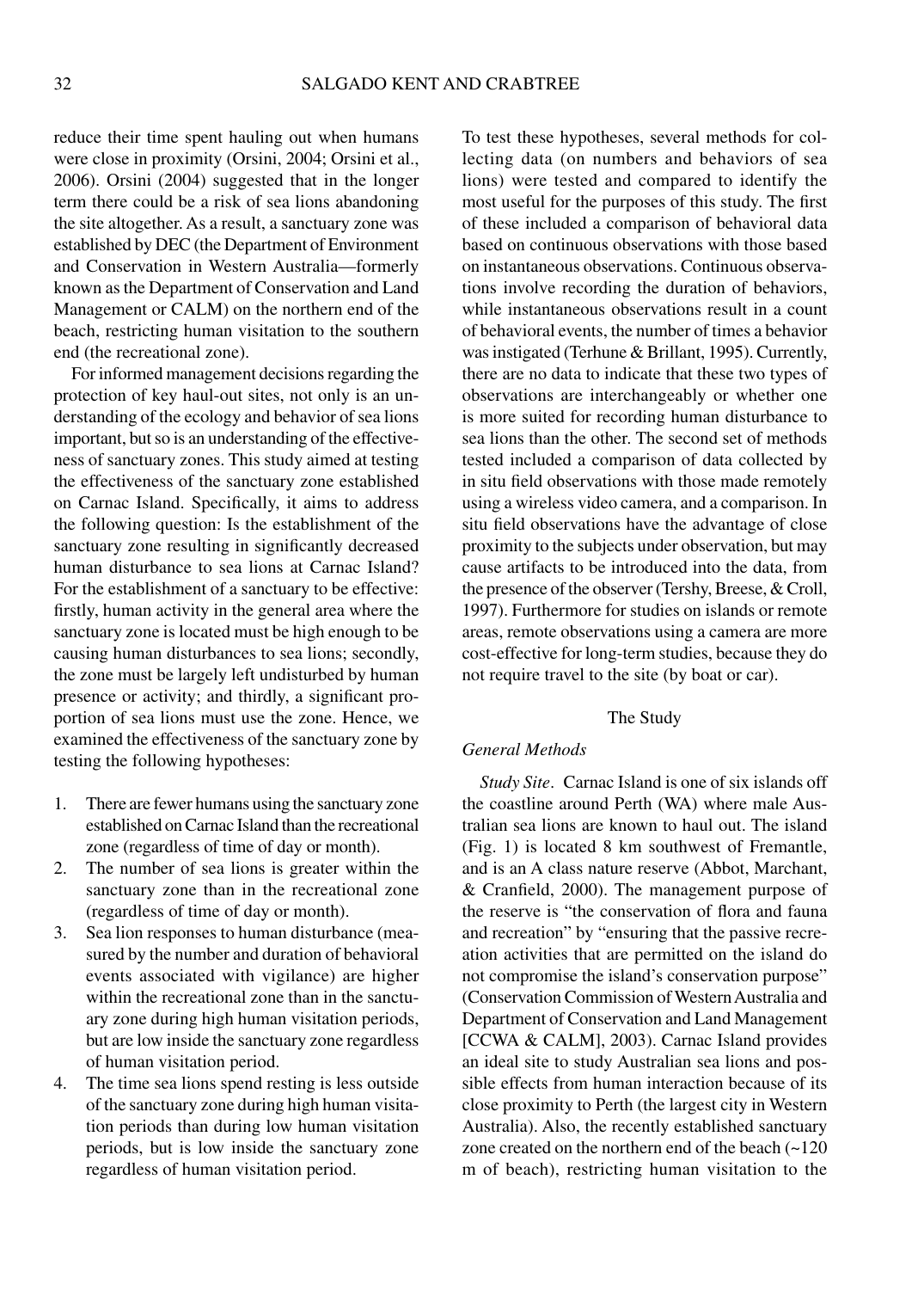southern end (recreational zone; ~150 m of beach), allows comparison of human disturbance between protected and nonprotected areas.

*Data Collection and Analysis*. All observations during the study were conducted between 0900 and 1600 hours on days between March 2006 and September 2006, depending upon weather and logistics. Field observations were conducted at a distance greater than 15 m from the sea lions, using binoculars to ensure that observer presence did not introduce significant artifacts in the data (Orsini, 2004; Orsini et al., 2006). Data were recorded both on a spreadsheet and voice recorder to ensure accuracy. Replicates for each experiment were variable and dependent on time available on the island (see Fesults section for information on replicates). All statistical analyses were done using Statistica 5.5 (© StatSoft Inc.). Analyses included ANOVAs (repeated-measures ANOVAs where levels of factors were considered nonindependent) for factor analysis, paired *t*-test for comparison of nonindependent means, and simple regression analysis for testing the significance of correlations between variables (details of each analysis are in relevant Results sections below). The assumption of homogeneity of variance for parametric statistics was tested using Levene's test, and normality was tested using the Kolomogrov-Smirnoff test. In cases where data were heterogeneous, they were log or square root transformed until the test of homogeneity was not significant (*p* > 0.05). For repeated-measures ANOVAs, in the few cases where the assumption of homogeneity of variances was still not met after transformation, data were checked for sphericity with Machley's test, and the Greenhouse Geisser correction factor was applied (StatSoft, Inc. 1984–1994).

*Behavioral Observations*. For behavioral observations throughout this study, sea lions were selected randomly within each of the zones (sanctuary or recreation). Random selection was done by counting the total number of sea lions on the beach at the time of observation, designating a number to each animal, and then using a random number generator to select a sea lion. No sea lion was sampled twice. Behaviors recorded included "look," "lift head," "sit up," "rest," and "readjustment." Time spent at rest (not doing any of the other behaviors) was also recorded. Behavioral observations were made over 20-minute periods. Behaviors were defined in the following way:

- "Look": a sea lion looked directly at the stimulus without lifting its head off the sand,
- "Lift head": a sea lion lifted its head off the sand to look at the stimulus,
- "Sit up": a sea lion sat upright facing the stimulus or near it,
- "Rest": a sea lion was observed lying motionless with its head resting on the sand and eyes closed,
- "Readjustment": a sea lion showed slight movements such as raising a flipper (for thermoregulation) or a slight roll or turn to readjust its posture, or when a sea lion performed an action such as a look, lift head, or sit up, but no stimulus causing disturbance was present or noticeable.

## *Comparison of Methods for Collecting Data*

*Comparison of Instantaneous and Continuous Behavioral Cbservations*. Sea lion behaviors were recorded using instantaneous and continuous observations simultaneously during high visitation periods in the recreational and sanctuary zones. Continuous observations involved recording the cumulative time spent doing behaviors, while instantaneous observations involved counts of the number of times behaviors were initiated (over each 20-minute period). Behaviors recorded included "look," "lift head," and "sit up."

*Comparison of Remote Observations Using a Wireless Camera to Field-Based Observation*. Data were collected using two methods: 1) direct observation in the field, and 2) observation from a monitor based at the DEC (Fremantle, WA) fed real-time video from a wireless camera (an Axis 213 PTZ network camera with 4× zoom) based at Carnac Island (the distance between the camera and the opposite end of the study area was approximately 270 m; see Fig. 1 for location). One observer was based at the island, while the other was based at the DEC office. Simultaneous observations were coordinated by following a timetable and communicating by mobile phone. Data were collected on numbers of sea lions and their behaviors ("lift head," "sit up," "rest," and "readjustment") using both continuous and instantaneous methods. Abundance was recorded in the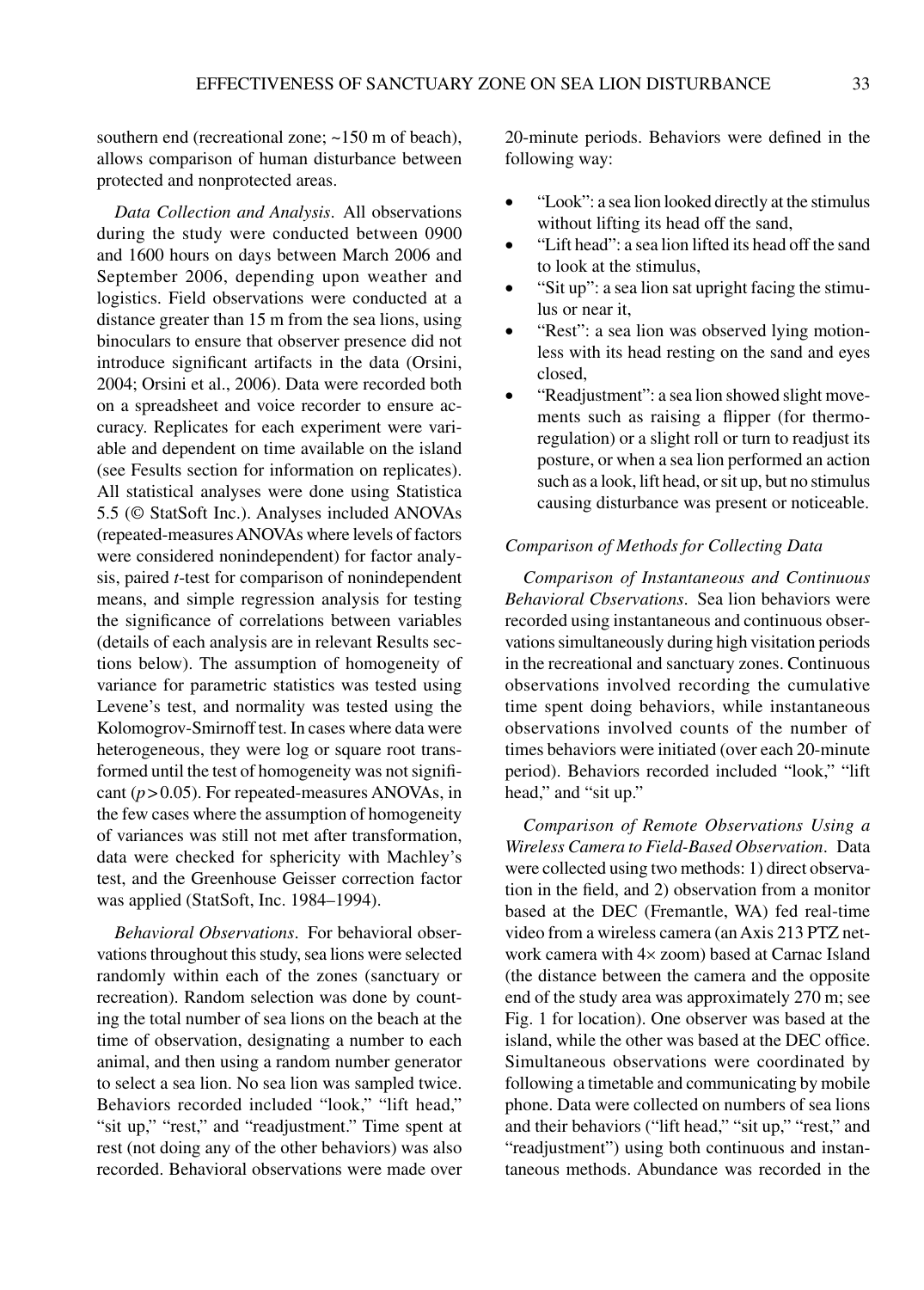recreational and sanctuary zones every 30 minutes after arrival to the island, and behavioral observations were made between counts of sea lions.

# *Assessment of the Effectiveness of the Sanctuary Zone*

 Abundance, distribution, and behavioral data were collected within the sanctuary zone and in the recreational zone, as well as at high and low human visitation times. To distinguish between high and low visitation the number of people on the beach and number of boats present were recorded. Low visitation was defined as the presence of less than 10 boats and no humans on the beach, while high visitation was defined as human presence on the beach and greater than 10 boats within approximately 50 m of the beach. The numbers of sea lions sampled within the recreational zone and within the sanctuary zone, and during high and low visitation, were kept balanced so that sufficient replicates were collected for analyses.

*Sea Lion Abundance and Distribution*. Two sets of data were collected. The initial collection was for assessing distribution in terms of presence of sea lions within the sanctuary versus recreational zone (field based), while the subsequent collection was more detailed so that numbers were recorded in four similarly sized sections along the beach (referred to as sanctuary north, sanctuary boundary, recreational boundary, and recreational south; Fig. 1). These subsequent observations were done using the wireless camera and were only done during low visitation periods (due to limited time). Counts of animals and their locations were made every 0.5 hour (consistent with previous counts).

*Number and Distribution of Human Visitors and Their Relationship to Sea Lion Abundance and Distribution*. Field-based counts of the number of people on the beach and numbers of boats present within approximately 50 m of the beach were made every 0.5 hour throughout each day of field observations during low and high human visitation periods in the recreational and in the sanctuary zone. Counts were consistent with those for sea lions so that numbers of human visitors could be related to numbers of sea lion using the beach.

*Disturbance of Sea Lions by Human Visitation*. To assess the impact of human presence on sea lions,

four behaviors ("rest," "look," "lift head," and "sit up") were monitored using continuous and instantaneous observations, and the stimulus for the behavior noted (human disturbance, another sea lion, seagulls, or no apparent cause).

### Results

#### *Comparison of Methods for Collecting Data*

*Comparison of Instantaneous and Continuous Behavioral Observations*. Results from 13 independent 20-minure observations made between March 19 and September 29, 2006 showed that a significant linear correlation was found between the two techniques with respect to the behavior "look"  $[r=0.89]$ ,  $F(1, 10) = 44.13$ ,  $p < 0.001$ ] (Fig. 2). A power (chisquare) fit was slightly better, but an exponential fit was worse  $[r=0.92, F(1, 10) = 270.73, p < 0.001;$ and  $r = 0.70$ ,  $F(1, 10) = 22.86$ ,  $p < 0.01$ , respectively]. Because continuous observations were measured as cumulative duration over 20-minute periods, the better fit using a power function indicates that an increase in the number of looking events was related to an increased duration of looking events. One observation was particularly high (18 events, 254 seconds), which appeared to be influencing the correlation; however, deleting it from the data set did not significantly change the strength of the correlation (linear  $r = 0.77$ ). A significant linear correlation was not found between the two techniques for the behavior "lift head"  $[r=0.26, F(1, 11) = 0.83$ , *p* > 0.05] (Fig. 2), and "sit up" [*r* = 0.26, *F*(1, 5) = 0.35  $p > 0.05$  (Fig. 2). Power and exponential fits for "look" and "lift head" were as poor as linear fits, indicating that duration of behaviors was simply more variable.

*Comparison of Remote Observations Using a Wireless Camera to Field-Based Observation*. Data were collected on a single day (June 21, 2006) due to limited access to the island on other days. However, because observations using the two techniques were simultaneous and of the same subjects (individual sea lions), 1 day of observations was deemed adequate. Based on 20 observations (10 using each method), there were no significant differences in the number of sea lions counted using the camera and in the field in any of the tests (total number of sea lions, sea lions only in the sanctuary, and sea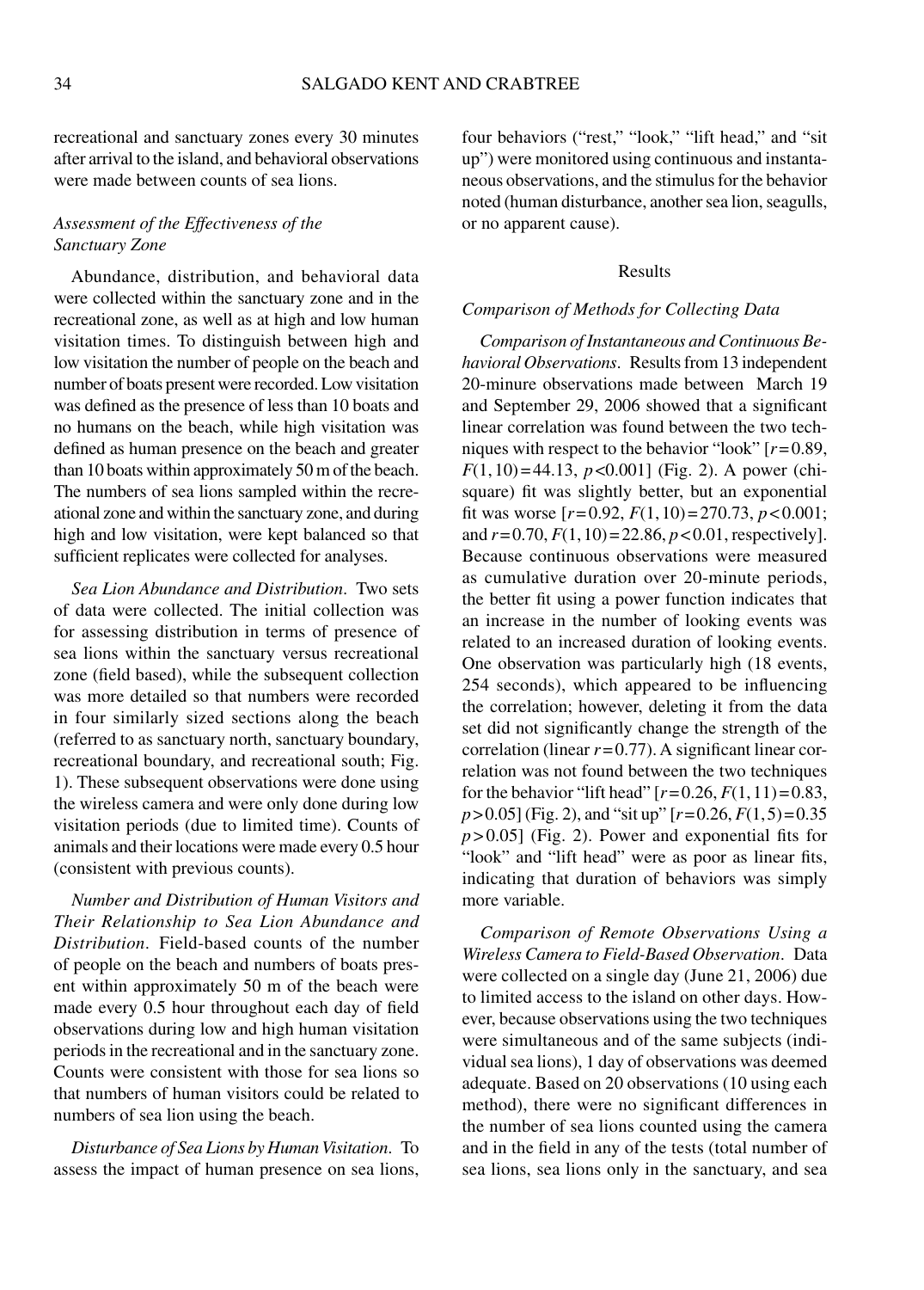

*Figure 2.* Relationship between continuous (cumulative duration/20 minutes) versus instantaneous observations (number of events/20 minutes) of Australian sea lions conducting the behaviors "look," "lift head," and "sit up" (some data points on the figure overlap each other).

lions only in recreational zone). Similarly, there were no significant differences between wireless camera and field measurements of instantaneous and continuous observations in the number of times sea lions performed the behaviors "rest," "readjust," "lift head," and "sit up" (Table 1). The behavior "look" was too subtle to be detected with the wireless camera.

# *Assessment of the Effectiveness of the Sanctuary Zone at Carnac Island*

*Sea Lion Abundance and Distribution*. A total number of 64 counts of sea lions over 17 days was made between March 1 and September 29, 2006. Replicates for analysis were mean counts per day to ensure independence of the data. The mean number of sea lions per day was greater in the recreational zone than in the sanctuary zone [three-factor ANOVA with visitation level, time block and zone as factors: *F*(1, 10) = 20.94, *p* < 0.001] (Table 2-A), regardless of human visitation level or time period (in blocks from 0900–1100, 1100–1300, and 1300–1500 hours), and regardless of month [two-factor ANOVA with month and zone as factors: *F*(1, 10) = 31.97, *p* < 0.001] Table 2-B, Fig. 3).

 A total of 14 counts were made over a period of 7 days September 9 through September 29, 2006 within four zones along the beach ("recreation south," "recreation border," "sanctuary border," and "sanctuary north") (Fig. 4). Numbers of sea

lions differed among the four zones  $[F(3, 5) = 15.24]$ ,  $p$  < 0.001] Table 2-C), with numbers significantly higher in the recreational south zone (Tukey's post hoc test).

Table 1

Comparison Between the Mean Number of Australian Sea Lions Counted Using the Wireless Camera and In-Field Observations (Total Number, Number in Recreational Zone, and Number in Sanctuary Zone) Using Paired *t*-Tests

|                                              | Technique | Mean  | <i>t</i> -Value $(df=9)$ | $p$ -Value |
|----------------------------------------------|-----------|-------|--------------------------|------------|
| <b>Numbers of sea lions</b>                  |           |       |                          |            |
| Total number                                 | camera    | 21.6  | $-1.00$                  | ns         |
|                                              | field     | 21.7  |                          |            |
| Recreation                                   | camera    | 12.2  | 0.00                     | ns         |
|                                              | field     | 12.2  |                          |            |
| Sanctuary                                    | camera    | 9.40  | $-1.00$                  | ns         |
|                                              | field     | 9.50  |                          |            |
| <b>Instantaneous behavioral observations</b> |           |       |                          |            |
| Readjustment                                 | camera    | 5.9   | $-0.69$                  | ns         |
|                                              | field     | 6.1   |                          |            |
| Lifting head                                 | camera    | 1.1   | 1.00                     | ns         |
|                                              | field     | 1.0   |                          |            |
| Sit up                                       | camera    | 10.0  | 0.00                     | ns         |
|                                              | field     | 9.50  |                          |            |
| <b>Continuous behavioral observations</b>    |           |       |                          |            |
| Rest                                         | camera    | 94.36 | $-1.04$                  | ns         |
|                                              | field     | 95.14 |                          |            |
| Readjustment                                 | camera    | 3.53  | 1.12                     | ns         |
|                                              | field     | 2.74  |                          |            |
| Lift head                                    | camera    | 0.44  | 1.17                     | ns         |
|                                              | field     | 0.38  |                          |            |
| Sit up                                       | camera    | 1.70  | 0.26                     | ns         |
|                                              | field     | 1.68  |                          |            |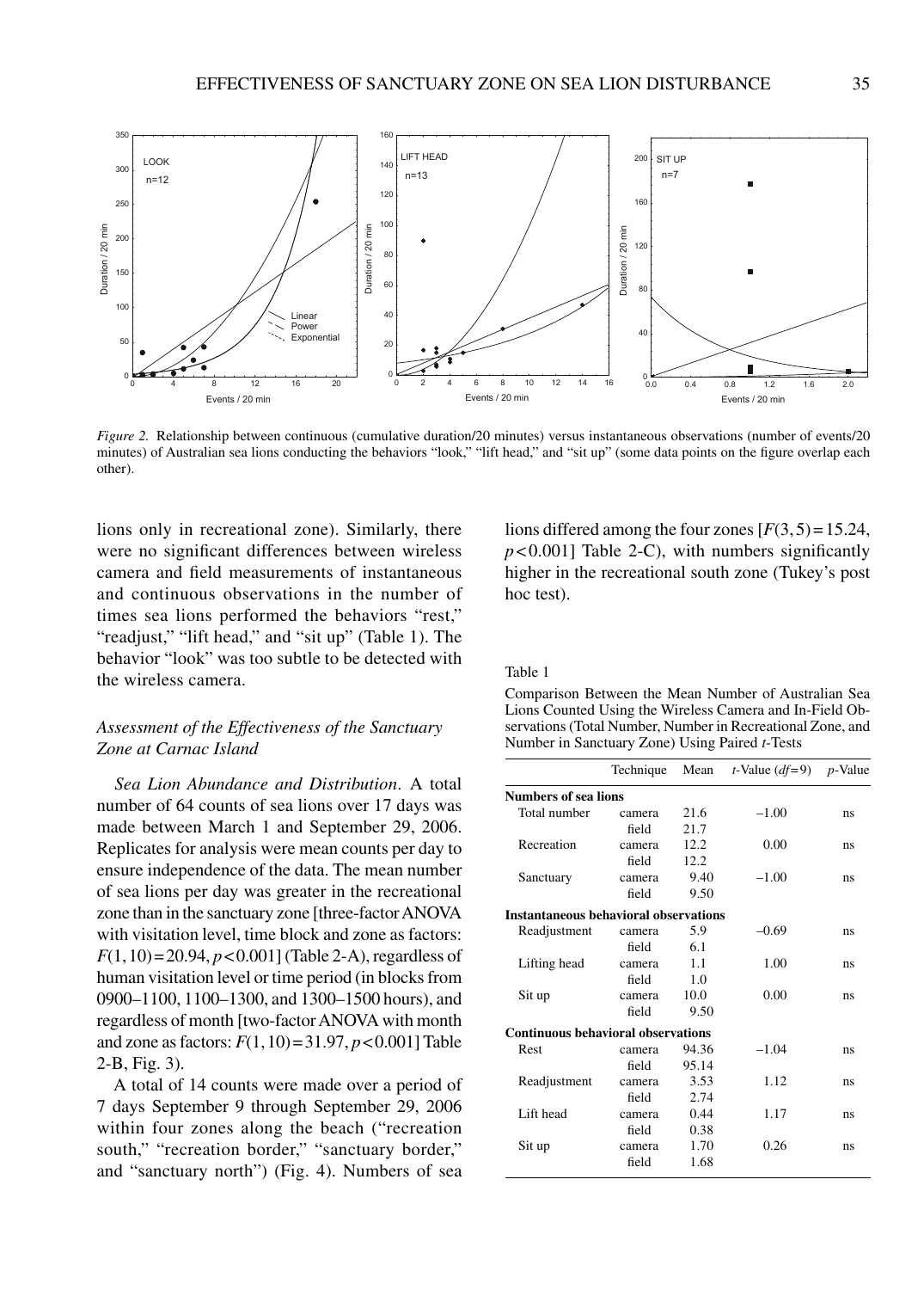Table 2

Summary of Significant Effects for ANOVAs of Numbers of Sea Lions (Humans for the Fourth Analysis) and Their Behaviors

| Effect                                                                                        | df        | $F$ -Value |
|-----------------------------------------------------------------------------------------------|-----------|------------|
| A. Number of sea lions                                                                        |           |            |
| Visitation level (high, low)                                                                  | 1,10      | ns         |
| Time block (0900-1100, 1100-1300, 1300-1500)                                                  | 2,10      | ns         |
| Zone (recreational, sanctuary; repeated measure)                                              | 1,10      | 20.94***   |
| Visitation level × Time block                                                                 | 2,10      | ns         |
| Visitation level × Zone                                                                       | 1,10      | ns         |
| Time block $\times$ Zone                                                                      | 2,10      | ns         |
| Visitation level $\times$ Time block $\times$ Zone                                            | 2,10      | ns         |
| <b>B.</b> Number of sea lions                                                                 |           |            |
| Month (March, April, June, July, August, September)                                           | 5,10      | ns         |
| Zone (recreational, sanctuary; repeated measure)                                              | 1,10      | 31.97***   |
| $Month \times Z$ one                                                                          | 5,10      | ns         |
| C. Number of sea lions                                                                        |           |            |
| Month (August, September)                                                                     | 1, 5      | ns         |
| Zone (recreational south, recreational mid, sanctuary mid, sanctuary north; repeated measure) | 3,15      | 15.24***   |
| $Month \times Z$ one                                                                          | 3,15      | ns         |
| D. Number of humans                                                                           |           |            |
| Time block (0900-1100, 1100-1300, 1300-1500)                                                  | 1,15      | 11.93***   |
| Zone (recreational, sanctuary; repeated measure)                                              | 1,15      | 22.38***   |
| Time block × Zone                                                                             | 1,15      | ns         |
| E. Time spent resting                                                                         |           |            |
| Visitation level (low, high)                                                                  | 1,48      | $15.50***$ |
| Zone (recreational, sanctuary)                                                                | 1,48      | ns         |
| Visitation level × Zone                                                                       | 1,48      | ns         |
| F. Number of instantaneous events <sup>a</sup>                                                |           |            |
| Zone (recreational, sanctuary)                                                                | 1,26      | 33.69***   |
| Disturbance type (human, other; repeated measure)                                             | 1,26      | 14.27***   |
| Behavior (look, lift head, sit up; repeated measure)                                          | 2,38.9    | 18.97*     |
| Zone $\times$ Disturbance type                                                                | 1,26      | 17.67***   |
| $Zone \times Behavior$                                                                        | 2,38.9    | ns         |
| Behavior × Disturbance type                                                                   | 1.6,41    | ns         |
| Zone × Behavior × Disturbance type                                                            | 1.7,41    | ns         |
| G. Duration of continuous behaviors <sup>a</sup>                                              |           |            |
| Zone (recreational, sanctuary)                                                                | 1,25      | $6.81*$    |
| Disturbance type (human, other; repeated measure)                                             | 1,25      | $4.73*$    |
| Behavior (look, lift head, sit up; repeated measure)                                          | 2,29.5    | ns         |
| Zone $\times$ Disturbance type                                                                | 1,25      | $5.90*$    |
| Zone × Behavior                                                                               | 2,29.5    | ns         |
| Behavior × Disturbance type                                                                   | 1.2, 29.8 | ns         |
| Zone $\times$ Behavior $\times$ Disturbance type                                              | 1.2, 29.8 | ns         |

Replicates were mean observations per day. Repeated measures ANOVAs were used where levels of factors were considered nonindependent.

a Greenhouse Geisser correction applied (SoftCom Inc., 1984–1994).

*Number and Distribution of Human Visitors and Their Relationship to Sea Lion Abundance and Distribution*

*Numbers of Human Visitors in the Sanctuary and Recreational Zones*. Human visitors were counted on April 1, 2005, and between March 1 and April 30, 2006. There were more humans in the recreational zone than in the sanctuary zone  $[5.4 \pm 1$  and  $2.3 \pm 0.5$ 

(mean ± SE), respectively; *F*(1, 15) = 22.38, *p* < 0.001] (Table 2-D), regardless of the time block, but more people were present in the afternoon between 1300 and 1500 hours than between 0900 and 1100 or 1100 and 1300 hours [two-factor ANOVA with time and zone as factors:  $F(1, 15) = 11.93$ ,  $p < 0.001$  (Table 2-D, Fig. 5). The number of human visitors was linearly related to the maximum number of boats anchored off the island [*r* = 0.71, *F*(1, 24) = 24.87, *p* < 0.001] (Fig. 6).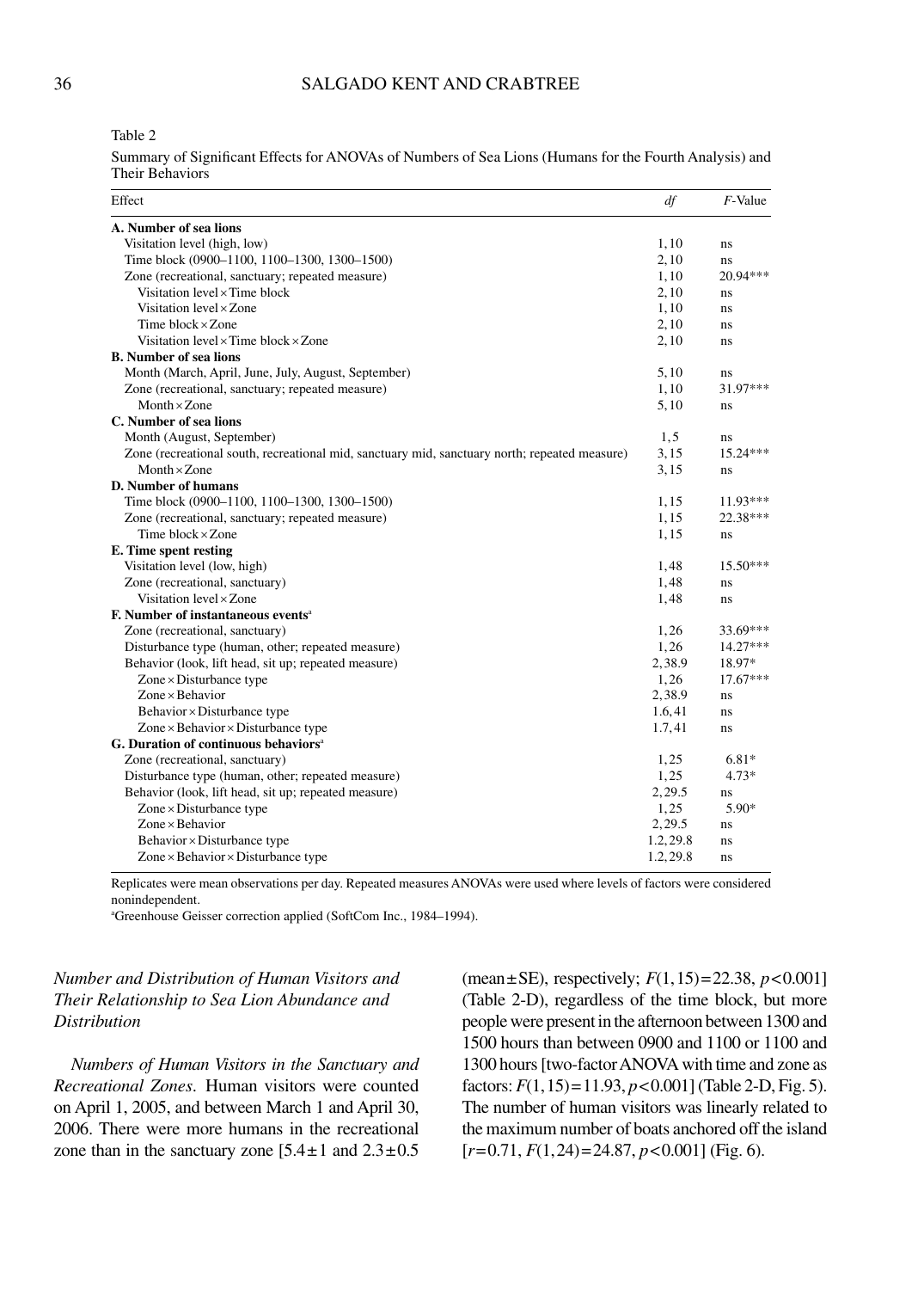

*Figure 3.* Mean number of Australian sea lions hauled out in the recreational and sanctuary zones per month in  $2006$  (mean  $\pm 1$ ) SE). No observations were made in May.

*Relationship Between Human and Sea Lion Presence*. There was a positive relationship (although weak) between the number of visitors in the recreational zone and the number of sea lions within the sanctuary zone (which was reflected in significant relationships between the number of sea lions within the sanctuary zone and the total numbers of visitors and maximum number of boats) (Table 3). The relationship was not complemented with an equivalent negative relationship between the number of sea lions within the recreational zone, so a conclusion that sea lions were moving to the sanctuary as a result of human presence in the recreational zone cannot be supported. Furthermore, a positive relationship



*Figure 4.* Haulout preference of Australian sea lions among the four zones on the main beach at Carnac Island (mean  $\pm$  1 SE).



*Figure 5.* Mean number of human visitors during time blocks between 0900 and 1500 hours during high human visitation in March and April in the sanctuary and recreational zones at Carnac Island (mean  $\pm$  1 SE).

between the number of sea lions in the recreational zone and the number of humans in the same zone indicates that sea lions simply occurred in both zones during high visitor presence, but humans occurred to a lesser extent in the sanctuary zone.

#### *Disturbance of Sea Lions by Human Visitation*

*Time Resting*. The total number of observations made was 26 (13 in the sanctuary and 13 in the recreational zone) collected on days between the March 19 and September 29, 2006. The time sea lions spent resting was significantly lower during high human visitation periods than during low visitation periods, regardless of whether sea lions were in the sanctuary or recreational zone [two-factor ANOVA with visita-



*Figure 6.* Relationship between human visitors and the maximum number of boats at Carnac Island.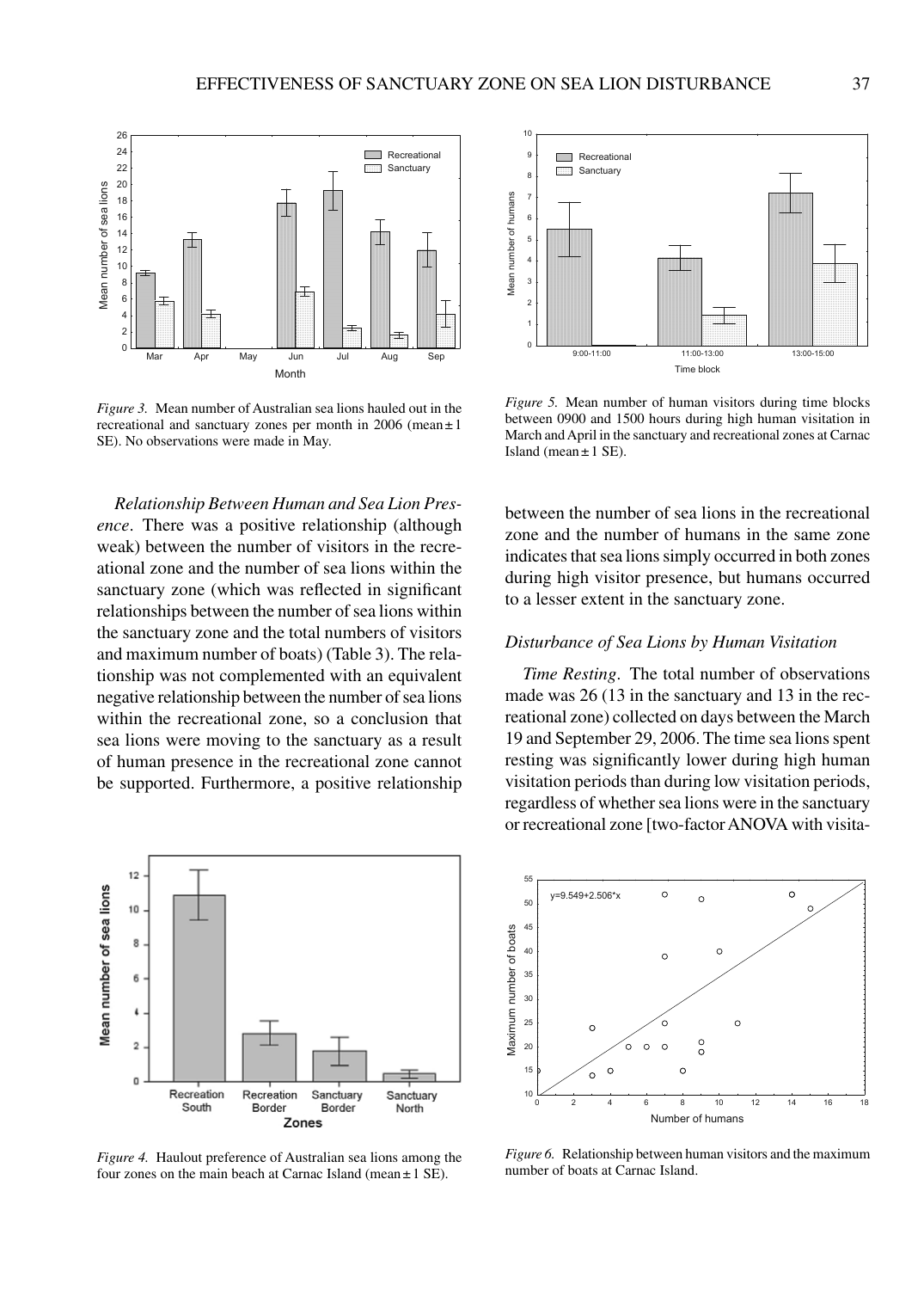| No. of Humans     | Sea Lions in<br>Recreational |         | Sea Lions in<br>Sanctuary |            | Total<br>Sea Lions |       |
|-------------------|------------------------------|---------|---------------------------|------------|--------------------|-------|
|                   |                              | F(24)   | r                         | F(24)      | r                  | F(24) |
| Total visitors    | 0.11                         | ns      | 0.412                     | $6.15*$    | 0.23               | ns    |
| Recreational zone | 0.43                         | $6.03*$ | 0.59                      | $13.91***$ | 0.23               | ns    |
| Sanctuary zone    | 0.24                         | ns      | 0.12                      | ns         | $-0.28$            | ns    |
| Maximum boats     | 0.23                         | ns      | 0.41                      | 4 96*      | 0.01               | ns    |

Summary of Correlations Between the Number of Human Visitors and the Number of Sea Lions

tion and zone as factors:  $F(1, 48) = 15.50, p < 0.001$ (Table 2-E, Fig. 7). Time spent resting was highly related (inversely) to time spent responding to human disturbance [*r* = -0.96, *F*(1, 60) = 780.35, *p* < 0.001], but only weakly to time spent responding to other disturbances (sea gulls and other sea lions)  $[r = -0.31]$ ,  $F(1, 59) = 6.12, p''0.05$ . On average sea lions spent  $99.9 \pm 0.06\%$  of time resting during low visitation, and  $95.8 \pm 1.09\%$  during high visitation periods.

Table 3

*Behavioral Responses to Disturbance at High Visitation*. Due to the little disturbance that was occurring during low visitation, observations were focused only on high visitation periods for this part of the study. The mean number of behavioral events (instantaneous counts) in response to human disturbance was significantly greater than events in response to other disturbances (mainly seagulls and other sea lions) (Table 2-F, Fig. 8). Disturbances occurred more often in the recreational zone than in the sanctuary zone, and were mainly "look" and "lift head." Analysis of duration (based on continuous observations) of these behaviors reflected the same patterns as from instantaneous counts (between zones and between disturbance stimuli), but a signifi cant difference in duration among the three behaviors ("look," "lift head," "sit up") was not evident (Table 2-G) because the variability was too high.

#### Discussion

## *Comparison of Instantaneous and Continuous Behavioral Observations*

 While instantaneous and continuous behavioral observations were related, this study demonstrates that the relationship between frequency and duration of behaviors was dependent on the behavior observed. There was a strong relationship between continuous and instantaneous observations with regard to the behavior "look," regardless of the function fit to the data. The strongest fit was the power function, however, which reflected an increasing in duration of this behavior with increasing number of events (because correlations were based on cumulative time over the 20-minure period). Observations made using the two methods for "lift head" and "sit up" were not related, which indicated that measures of frequency and duration for these behaviors were noninterchangeable. A larger sample size for these behaviors (particularly "sit up" because it occurred rarely) may have increased the power of the test. Behavioral studies conducted by many other authors have used both methods (Terhune & Brillant, 1995), but some have opted to use only one method (Terhune & Brillant, 1995 used continuous; and Cassini, 2000, and Orsini, 2004, used instantaneous counts). This study found that while changes in some behaviors were detected by both methods, changes in other behaviors were only detected by one



*Figure 7.* Mean time Australian sea lions spent resting/20-minute observation periods during high and low human visitation periods in the recreational and sanctuary zones (mean  $\pm$  1 SE).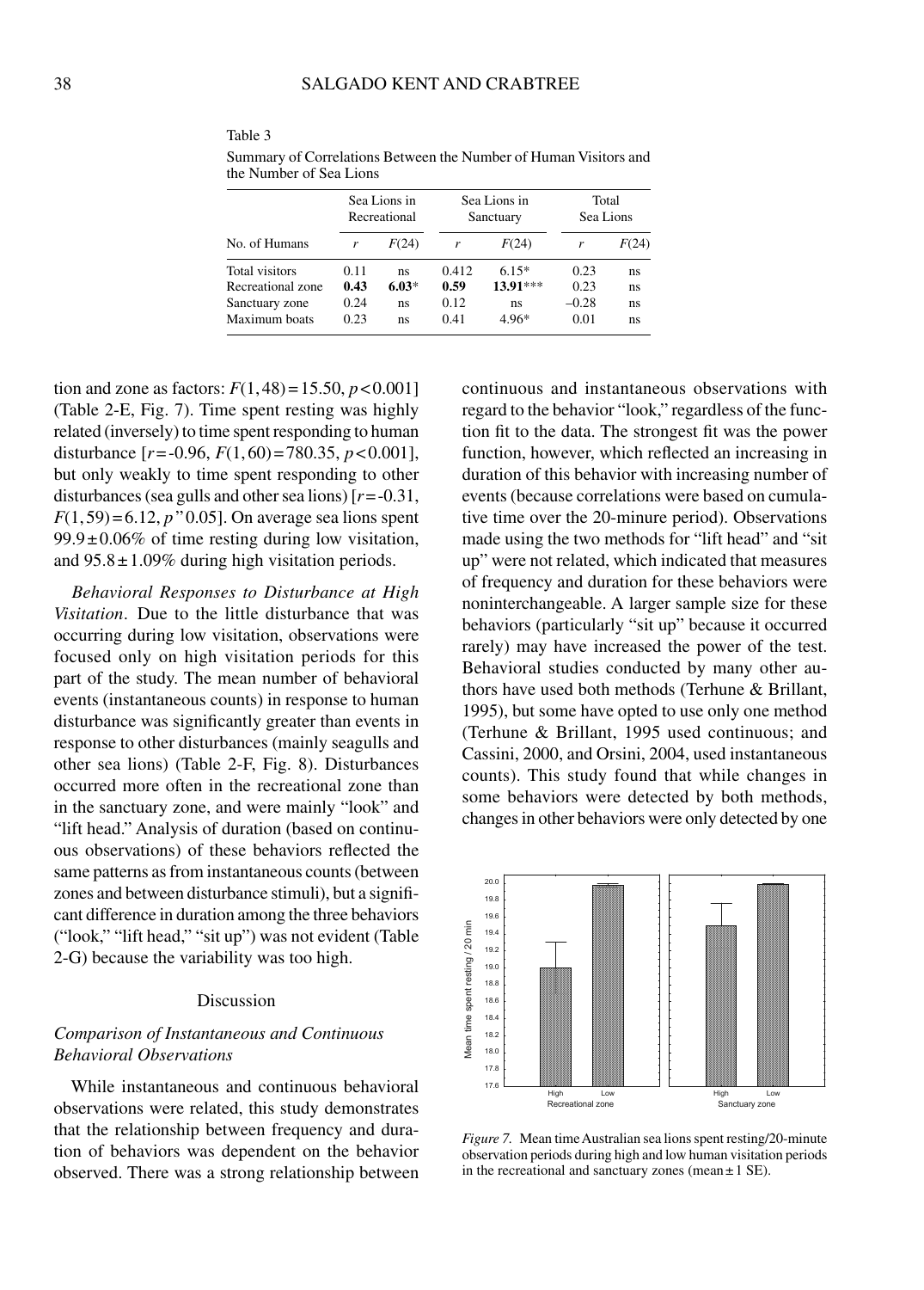

*Figure 8.* Mean number and duration of Australian sea lion behavioral events caused by disturbances from humans and other animals (seagulls and sea lions) in the recreational and sanctuary zones during high human visitation (mean  $\pm$  1 SE).

method and not by the other. As a result, in choosing behavioral observation methodology the objectives of a study should be evaluated carefully, and either instantaneous counts or continuous observations, or both, should be made accordingly.

## *Comparison of Remote Observations Using a Wireless Camera and Field-Based Observation*

 Remote observations using a wireless camera were accurate for monitoring the number of sea lions present on Carnac Island, as well as their behaviors. The small (and insignificant) variation that occurred was due to the camera's stationary position, hence at particular angles sand dunes or rock ledges prevented direct viewing of individual animals. During high wind conditions (generally greater than 15 km/h) the camera shook, causing blurring of video at high magnification so that more subtle movements could not be detected (such as "lift head").

 Results from this study are consistent with the study by Sease, Taylor, Loughlin, and Pitcher (2001), who found that a video camera was a suitable method for recording steller sea lion numbers in Alaska (and specifically for providing back-up

data records). The use of a wireless camera can be particularly advantageous to remove artifacts caused by observer presence. In a study by Tershy et al. (1997) in Mexico, high densities of sea lions on a small island responded to anyone who landed on the island (including researchers). The use of remote cameras in future studies will likely increase the accuracy of collecting representative sea lion behavioral data, and in fact could be useful for collecting unbiased typical tourist behavior (because researchers are not visible).

# *Assessment of the Effectiveness of the Sanctuary Zone at Carnac Island*

 The intention of the sanctuary zone created at the northern end of the beach on Carnac Island was to allow sea lions to haul out free from human disturbance in an area where the majority (71%) had been observed to haul out during Orsini's study conducted in 2003 (Orsini, 2004; Orsini et al., 2006). In this study the majority of sea lions observed used the southern recreational zone, regardless of visitation levels (77.51% in the recreational zone, compared to 22.49% in the sanctuary zone). In fact, the south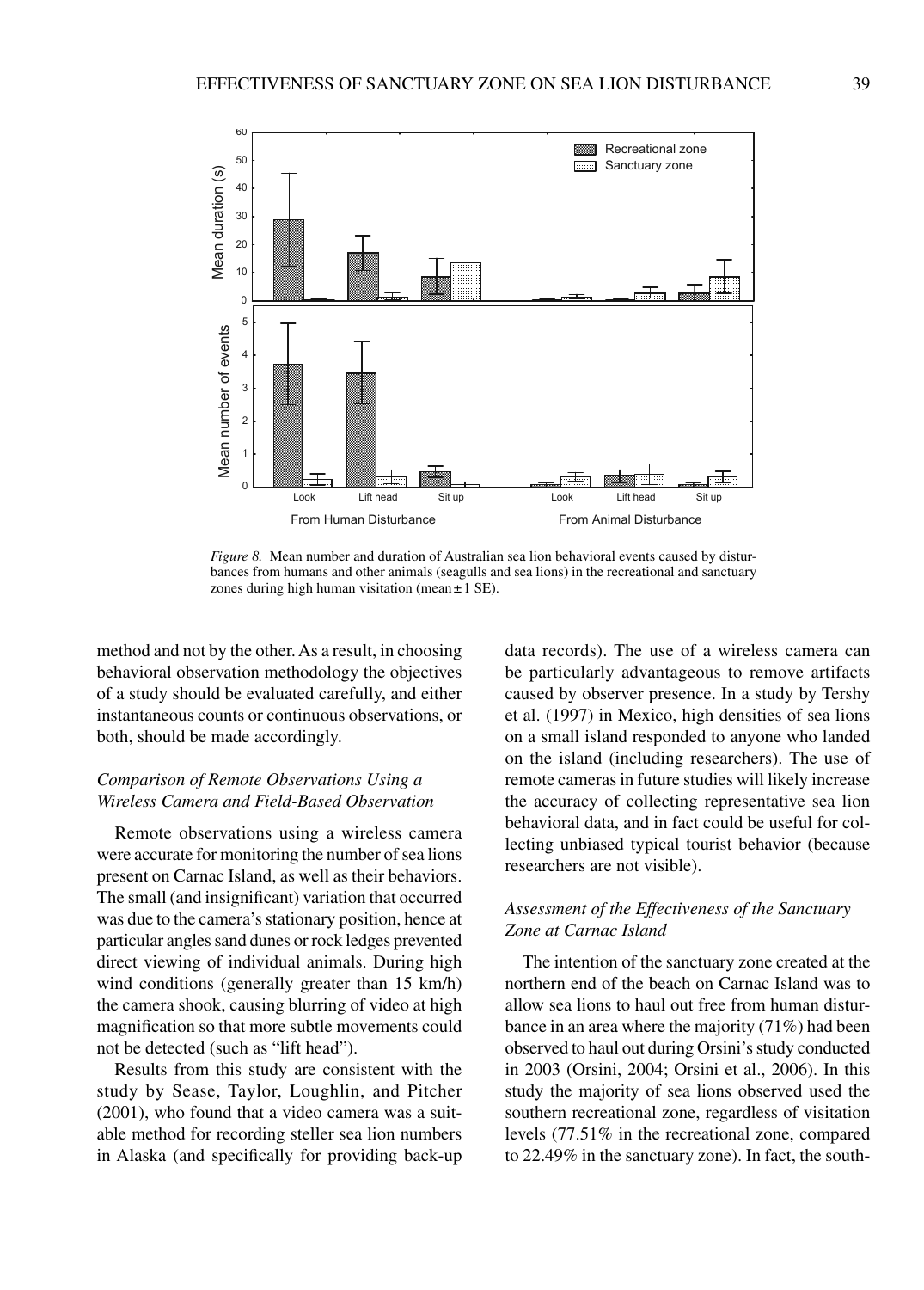ern most end of the southern recreational zone was preferred (68.36% at the recreation south, 17.75% at the recreation border, 10.47% at the sanctuary border, and 3.42% at the sanctuary south). Orsini (2004) and Orsini et al. (2006) suggested that haul-out site preference observed during his study was likely linked to seaweed accumulation on the northern shoreline. This study demonstrates that areas of use are variable. Rather than the haul-out site depending upon spatial location, site choice is most likely linked to environmental factors.

 During low human visitation, the percentage of time spent resting in the recreation and sanctuary zones was high—99.87% and 99.93%, respectively—and similar in both zones. The small numbers of disturbances recorded during low visitation periods were from other sea lions or seagulls. Sea lions spent approximately 4–6% less time resting during high visitation than during low visitation periods due to greater time spent responding to human disturbances. Greatest vigilance behaviors occurred during high human visitation periods and in the recreational zone, although significant disturbance also occurred in the sanctuary zone. Based on finding in this study, the sanctuary zone appears to be providing some level of protection (due to signs posted for visitors to read), although not complete protection. Responses to human disturbance appeared to be more consistent in frequency than in duration in both zones, which means that people that did not heed signs and entered the sanctuary zone disturbed sea lions for a similar period of time as those who remained in the recreational zone.

 Disturbance were similar to those observed by Orsini (2004), where there was either ongoing lowlevel disturbances causing vigilance behaviors such as "look" and ``lift head'' (Fig. 9A) or higher level disturbances from closer interactions resulting in a ``sit up'' behavior (Fig. 9B), change of location, or in some circumstances an aggressive responses such as barking or lunging. Vigilance behaviors are defined as those where an animal seeks to investigate its surroundings, interrupting the ongoing activity in which it has already engaged in (Quenette, 1990). Orsini (2004) and Orsini et al. (2006) showed that ongoing low-level disturbances occurred within 15 m causing vigilance associated behaviors such as looking in the direction of source of disturbance, lifting their heads (usually associated with a visual scan), or sitting up-



*Figure 9.* Disturbances occurring to a group of Australian sea lions: (A) low level in the recreational zone, and (B) high level in the sanctuary zone.

right to gain height (Orsini, 2004). The higher level responses were a result of direct disturbances from inappropriate recreational activities close to animals or visitors trying to provoke responses from sea lions (which are usually resting or sleeping). These activities generally caused sea lions to retreat away from the disturbances or caused more aggressive behavior such as huffing, flaring nostrils, and lunging towards the stimulus (Orsini, 2004). Results from this study confirm previous findings related to impacts of tourism on pinnipeds in other areas of Western Australia and around the world. For example, Cassini (2001) observed strong responses (such as sit up or retreat) when tourists came within approximately 10 m of South American fur seals (*Arctcephalus australis*). Kovacs and Innes (1990) found that tourist presence significantly altered female harp seals' behavior, and human presence often resulted in harp seals leaving the area (retreating) and pups unattended.

 Human visitation on Carnac Island during this and previous studies (Orsini 2004) is changing the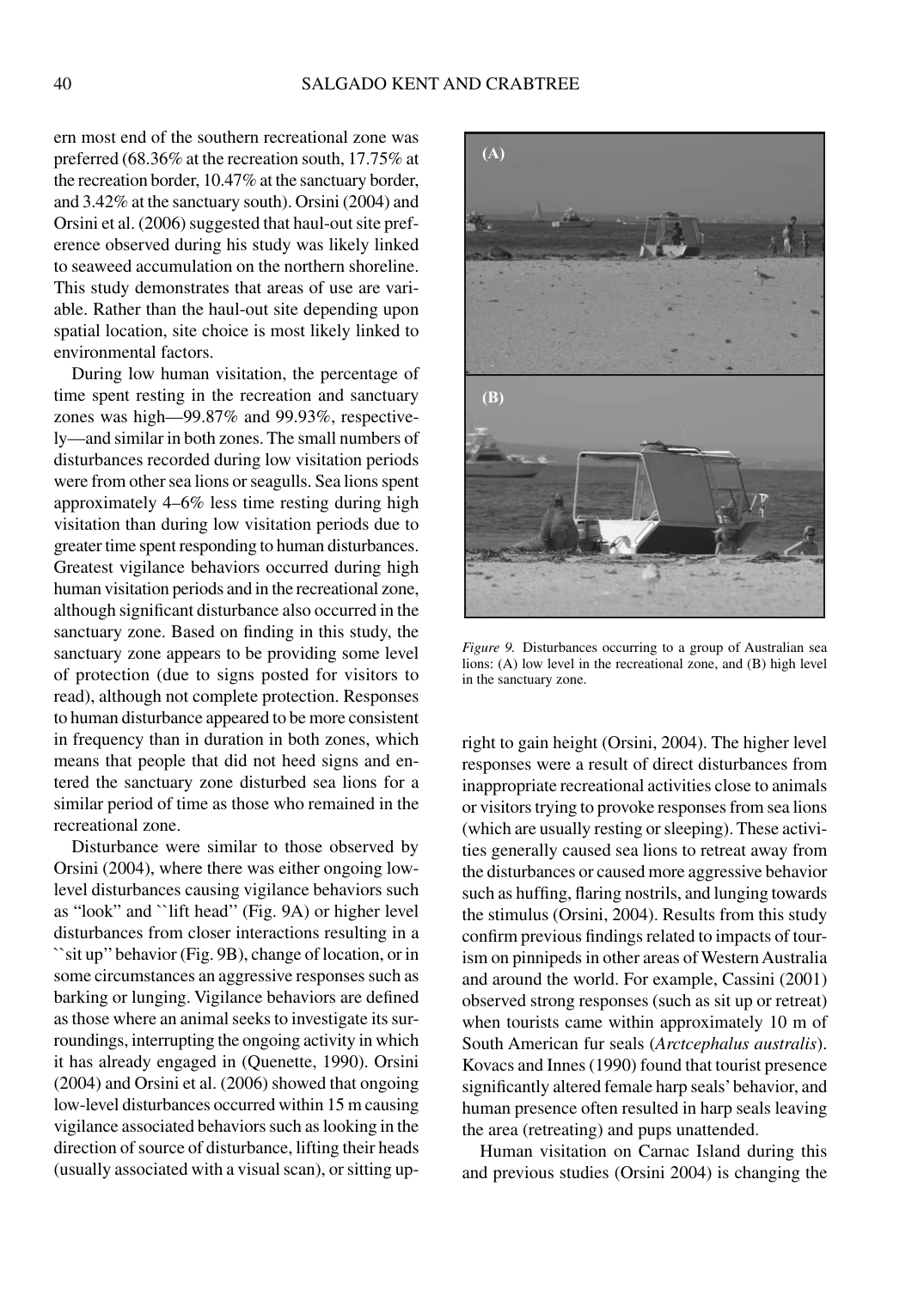amount of time available for sea lions to recuperate significant energy lost while traveling to and from foraging grounds. The impact of human disturbance is ultimately related to energy recuperation requirements while hauling out. The Australian sea lion (*Neophoca cinerea*) is a generalist, meaning it is an opportunistic feeder. The sea lion's diet consists of fish, squid octopus, cuttlefish, lobster, and even occasionally birds and turtles (Gales & Cheal, 1992; Ling 1992). Prey is mainly found in the benthos, meaning that sea lions must spend a great deal of time diving deep, and require high oxygen exchange to achieve this. In contrast, epipelagic (middle to surface) feeders spend less time (and energy) diving than benthic feeders. According to Costa, Carey, Kuhn, Weise, Shaffer, and Arnould (2004), Australian sea lions at Seal Bay (Kangaroo Island, South Australia) expended more energy than most other otariid benthic feeders when foraging at sea, and concluded that Australian sea lions were close to exceeding their physiological dive limit. A follow-up study confirmed the idea that these sea lions have to work hard to exploit benthic habitats in waters around their breeding site (Costa & Gales, 2003). The authors concluded that the Australian sea lion is at the limit of its natural foraging capacity. These findings point to the fact that the species is highly sensitive to pressures on daily activity, including significant time spent recuperating depleted energy while hauled out on land resting. Hence, haul-out sites are considered

for energy recuperation (Orsini, 2004). At Carnac Island, a sanctuary zone established to limit the impacts of tourism (and maximize time spent resting) appeared to result in some reduction in human visitation within that area, but overall the sanctuary was not effective in that preferred haulout locations changed since the establishment of the sanctuary zone. The authors recommend that sanctuary zones in the future should include entire stretches of useable beach to be effective. Furthermore, to maximize the chances of providing adequate protection for a population, a broad understanding of the general ecology and behavior of sea lions continues to be necessary. Implementing effective sanctuary zones can help to limit some pressures, but ultimately their contribution in protecting a population is not known, especially given that the effects of cumulative impacts (across all sources) have not been

vital to pinnipeds that spend a lot of time foraging

ascertained. Commitment to work on a multilevel scale is critical for allowing a broader understanding of the problem. For example, an assessment of sea lion movement patterns and energy budgets will provide an understanding of the extent to which the species is being stretched to its limit energetically. As a result, the extent to which protection needs to be applied can be determined and implemented, so that population recovery becomes possible.

## Acknowledgments

 This project would not have been possible without the support of the Department of Environment and Conservation of Western Australia (particularly S. De Bono and J. Edwards) and the Fremantle Volunteer Sea Rescue Group (particularly Frank Pizzani). Gratitude is owed to Mr. Matt Johnston who assisted in data collection, and J. P. Orsini for continued exchange of ideas and initial introduction to the study site. The manuscript was significantly improved from its earlier version through the valuable comments made by anonymous reviewers.

## Biographical Notes

Chandra Salgado Kent completed her doctorate in Marine Biology at Charles Darwin University in Darwin, Australia in 2004 after having moved from the United States in 1998. Chandra has been working in the field of environmental management and wildlife conservation over the last 10 years. Currently she holds a Research Fellow position at the Centre for Marine Science and Technology at Curtin University, with main research interests in anthropogenic impacts on marine animals (including noise); vocalization, distribution, and migration patterns of marine mammals; and conservation of marine mammals.

Brett Crabtree grew up in a small coastal town on the South Coast of Western Australia, and as a result the environment, and in particularly the marine environment, has always been a strong passion. To pursue this passion, Brett undertook a double degree in Environmental Biology and Geography at Curtin University in 2003, which he successfully completed in 2007. Brett has since continued his interests, and is currently undertaking a Masters in Urban and Regional Planning to gain a holistic approach to Environmental Management.

#### References

Abbot, I., Marchant, N., & Cranfield, R. (2000). Long-term change in the floristic composition and vegetation structure of Carnac Island. *Journal of Biogeography Western Australia, 27*(2), 333–346.